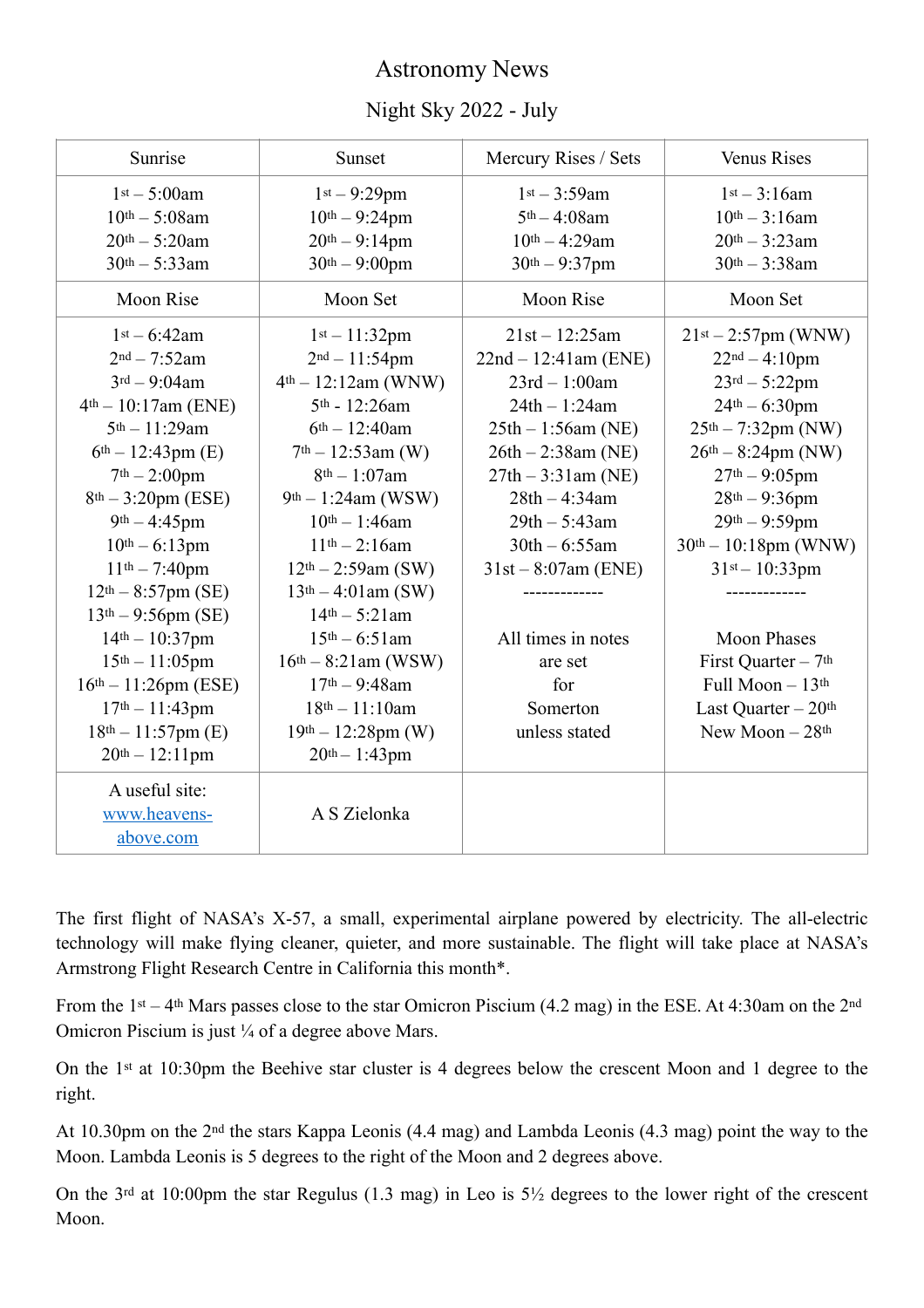At 11:30pm on the 4th the star Iota Leonis (4 mag) is 2½ degrees above the crescent Moon.

On the 5th at 11:30pm the star Zavijava (3.5 mag) in Virgo is 3 degrees below the crescent Moon and 2 degrees to the right.

At 11:30pm on the 6th the star Porrima (2.7 mag) in Virgo is 2½ degrees to the right of the crescent Moon.

On the 7<sup>th</sup> at 10:30pm the star Spica (2.7 mag) in Virgo is  $3\frac{1}{2}$  degrees below the Moon and  $1\frac{1}{4}$  degrees to the right.

At 10:30pm on the 8th the star Zubenelgenubi (2.7 mag) in Libra is 5¾ degrees to the left of the Moon.

On the 9th at 10:30pm the star Gamma Librae (3.9 mag) is 5½ degrees above the Moon and 2 degrees to the left.

Mercury is at perihelion on the 10th.

At 10:30pm on the 10<sup>th</sup> the star Sigma Scorpii (2.9 mag) is  $1\frac{1}{2}$  degrees below the Moon and  $\frac{1}{2}$  a degree to the right. The star Antares (1 mag) is 2 degrees to the lower left of Sigma Scorpii.

On the 11<sup>th</sup> at 10:30pm the star Theta Ophiuchi (3.2 mag) is  $2\frac{1}{2}$  degrees to the upper right of the Moon.

At 10:30pm on the 12th the star Phi Sagittarii (3.1 mag) is 2¼ degrees to the left of the Moon.

From the 12th – 16th Venus passes close to the star Zeta Tauri (2.9 mag). On the 14th at 4:30am Zeta Tauri is just 1½ degrees to the lower right of Venus low in the ENE.

The Moon is at perigee (357,264km) on the 13<sup>th</sup> at 10:06am. At 11:30pm the star numbered 98688 (4.4 mag) in the Hipparcus catalog is 3½ degrees to the left of the Moon and 2¾ degrees below.

On the 14<sup>th</sup> at midnight the star Psi Capricorni (4.1 mag) is  $2\frac{1}{2}$  degrees to the right of the Moon and  $\frac{1}{2}$  a degree below.

At midnight on the 15th Saturn is 5 degrees above the Moon in the south east. The star Delta Capricorni (2.8 mag) is just 1½ degrees to the lower right of Saturn. At 4:00am the following morning Saturn is 5 degrees above right of the Moon.

Mercury is at superior conjunction on the 16<sup>th</sup>.

From the 17th – 25th Venus passes along a row of stars in Gemini low in the ENE. At 4:30am on the 19th the star 28734 (4.1 mag) in the Hipparcus catalog is just ¾ a degree above Venus. On the 21st at 4:30am the star Propus (3.3 mag) is just a  $\frac{1}{2}$  of a degree to the right of Venus. At 4:30am on the 22<sup>nd</sup> the star Mu Geminorum (2.8 mag) is just  $\frac{1}{2}$  a degree below Venus. On the 25<sup>th</sup> at 4:30am Venus is approximately midway between the stars Mebsuta (3 mag) and Nu Geminorum (4.1 mag).

On the 17<sup>th</sup> at 4:30am the star Tau Aquarii (4 mag) is  $2\frac{1}{4}$  degrees to the right of the Moon and  $1\frac{1}{4}$  degrees below.

The Perseids meteor shower can be seen from the  $17<sup>th</sup>$  July –  $24<sup>th</sup>$  August. They reach their peak on the  $12<sup>th</sup>$  / 13th August. This is associated with Comet Swift-Tuttle.

At 4:30am on the 18th Neptune is 3¾ degrees above the Moon and 1 degree to the right. Jupiter is 14 degrees to the upper left of the Moon.

On the 19<sup>th</sup> at 4:30am Jupiter is just  $2\frac{3}{4}$  degrees upper right of the Moon.

Pluto is at opposition on the 20th. At 1:18am Pluto is at 16.1 degrees above the horizon, and due south.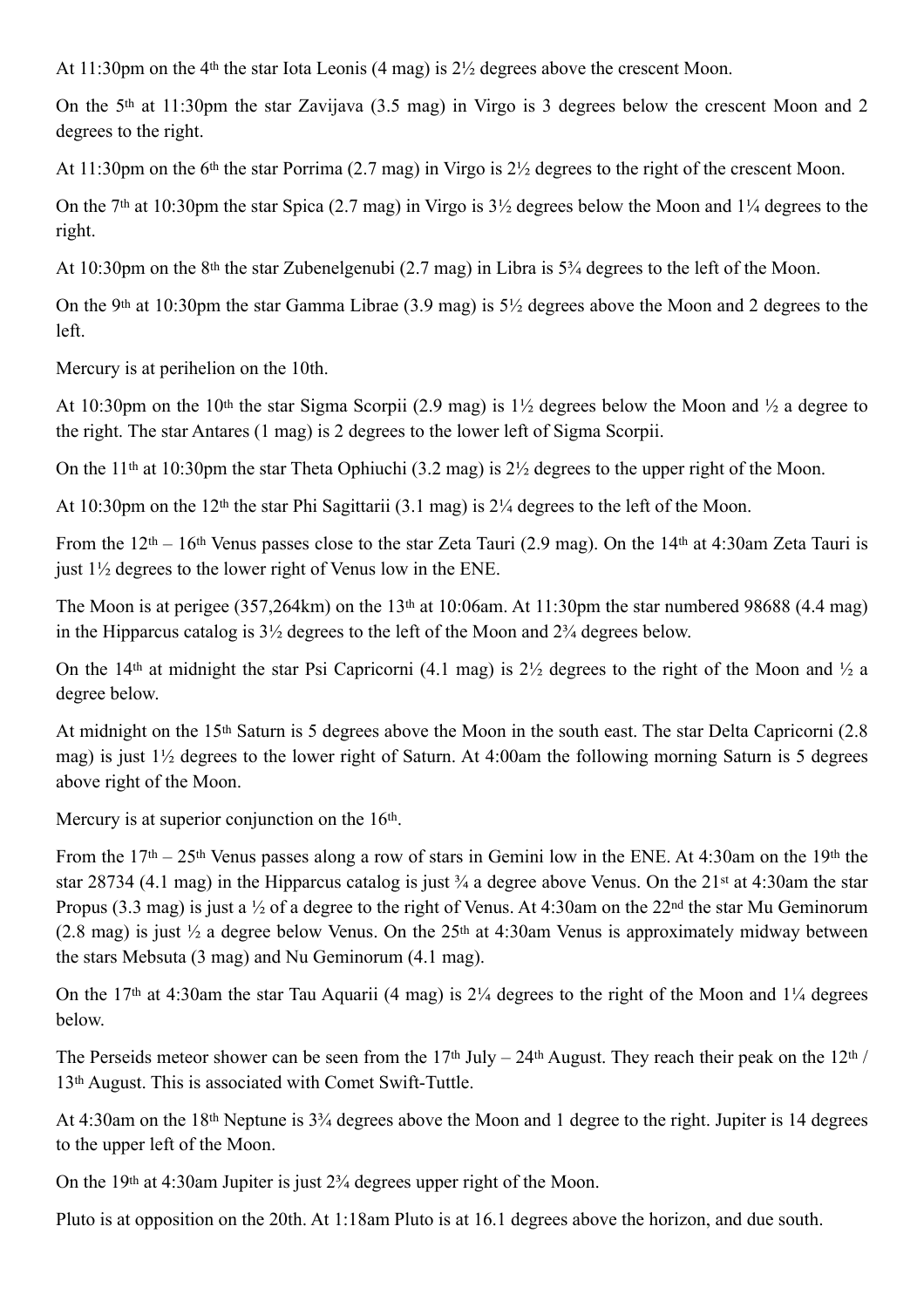At 4:30am on the 20th Jupiter is 13½ degrees to the right of the last quarter Moon.

On the 21st at 4:30am Mars is 5¾ degrees to the left of the crescent Moon and 1 degree below.

At 4:30am on the 22nd Mars is 5½ degrees to the right of the crescent Moon and 1 degree above. Uranus is just  $1\frac{1}{4}$  degrees to the left of the Moon and a  $\frac{1}{4}$  of a degree above.

On the 23rd at 4:30am the Pleiades star cluster is just 4 degrees upper left of the crescent Moon. Uranus is 10 degrees to the right of the Moon and 5 degrees above.

At 4:30am on the 24th the star Tau Tauri (4.2 mag) is just ¾ of a degree below left of the crescent Moon. The star Aldebaran (0.8 mag) is 7 degrees below right of the Moon.

On the 25th at 4:30am the crescent Moon is approximately midway between the stars Elnath (1.6 mag) and Zeta Tauri (2.9 mag) in Taurus. Elnath is 4 degrees to the upper left of the Moon. Venus is 17 degrees to the lower left of the Moon.

From the 25th – 31st Comet C/2017 K2 Panstarrs (9.8 mag – June 12th) passes close to the star Zeta Ophiuchi (2.5 mag). On the 28th from 10:00pm in the SSW Comet Panstarrs is 1½ degrees to the upper right of Zeta Ophiuchi. (For further information on this comet or others please see the "Comet" section in the website above).

At 5:00am on the 26th Venus is 5½ degrees below a thin crescent Moon and ¾ of a degree to the left. The Moon is at apogee (406,275km) at 11:23am. They are in the constellation of Gemini.

On the 27th at 4:30am a very thin crescent Moon will be seen low in the north east. Venus is 7 degrees to the right of the Moon and 1½ degrees above. At the time given, the Moon will be 6 degrees above the horizon at 55.5 degrees azimuth.

At 9:30pm on the 29th a very thin crescent Moon may be seen low in the WNW. At 9:25pm the Moon is 4½ degrees above the horizon at 296 degrees azimuth. Mercury is 3 degrees to the lower left of the Moon. Mercury is just 2 degrees above the horizon at 293.5 degrees azimuth.

The Delta Aquarids meteor shower reach their peak on the  $30<sup>th</sup>$ , though they can be seen from the  $12<sup>th</sup>$  July – 23rd August.

The Alpha Capricornids meteor shower reach their peak also on the  $30<sup>th</sup>$ , and can be seen from the  $3<sup>rd</sup>$  July – 15th August. These are likely to be yellow slow fireballs.

On the 30th at 9:29pm the star Regulus is 3¾ degrees directly below a thin crescent Moon in the WNW. The star Eta Leonis (3.4 mag) is 3 degrees to the right of the Moon. The Moon is 7 degrees above the horizon at 285 degrees azimuth. Mercury is 2 degrees above the horizon at 293 degrees azimuth.

At 10:00pm on the 31st the star Iota Leonis (4 mag) is 5 degrees to the upper left of the Moon.

From the 31st July – 4th August Mars passes close to Uranus. On the 2nd at 4:30am in the ESE Uranus will be just  $1\frac{1}{4}$  degrees above Mars and  $\frac{1}{2}$  a degree to the left.

\*= Dates and times are subject to change.

 News: NASA's James Webb Space Telescope, a partnership with European Space Agency (ESA) and the Canadian Space Agency (CSA), will release its first full-colour images and spectroscopic data this Summer.